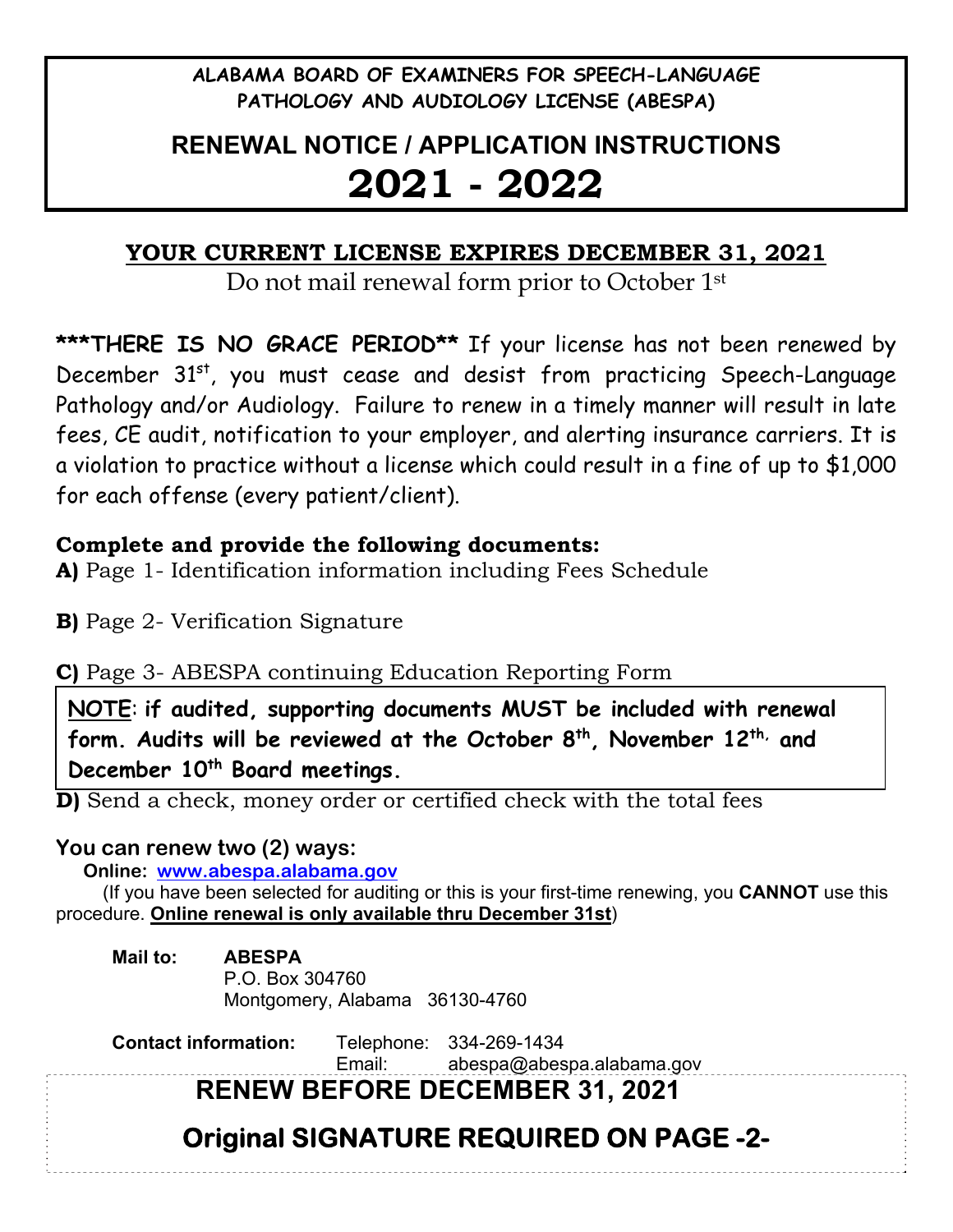#### **ALABAMA BOARD OF EXAMINERS FOR SPEECH – LANGUAGE PATHOLOGY AND AUDIOLOGY LICENSE (ABESPA) RENEWAL NOTICE / APPLICATION FOR 2021-22**

| <b>NAME</b> 2008 2014 2015 2022 2023 2023 2024 2022 2023 2024 2022 2023 2024 2022 2023 2024 2025 2026 2027 2028 2021 20                                                                                                                  |                                                                                                                                                                                                                                                                                                                                                                                                                                    |                                                                                                                                       | ABESPA LICENSE #    |                  |  |  |
|------------------------------------------------------------------------------------------------------------------------------------------------------------------------------------------------------------------------------------------|------------------------------------------------------------------------------------------------------------------------------------------------------------------------------------------------------------------------------------------------------------------------------------------------------------------------------------------------------------------------------------------------------------------------------------|---------------------------------------------------------------------------------------------------------------------------------------|---------------------|------------------|--|--|
| <b>ADDRESS</b>                                                                                                                                                                                                                           | the control of the control of the control of the control of the control of the control of the control of the control of the control of the control of the control of the control of the control of the control of the control                                                                                                                                                                                                      |                                                                                                                                       |                     |                  |  |  |
| <b>Street</b>                                                                                                                                                                                                                            |                                                                                                                                                                                                                                                                                                                                                                                                                                    | City                                                                                                                                  | <b>State</b>        | <b>ZIP</b>       |  |  |
|                                                                                                                                                                                                                                          |                                                                                                                                                                                                                                                                                                                                                                                                                                    |                                                                                                                                       |                     |                  |  |  |
| *SOCIAL SECURITY NUMBER (last four digits only) XXX-XX-<br>Code of Alabama 1975, Section 30-3-194. If not included, documents will be returned.)                                                                                         |                                                                                                                                                                                                                                                                                                                                                                                                                                    |                                                                                                                                       |                     | Required by law. |  |  |
|                                                                                                                                                                                                                                          |                                                                                                                                                                                                                                                                                                                                                                                                                                    |                                                                                                                                       |                     |                  |  |  |
| **U.S. CONGRESSIONAL DISTRICT<br>(You must include the congressional district of your residence (only if you live in Alabama). You can<br>get this information from your County Registrar. If not included, documents will be returned). |                                                                                                                                                                                                                                                                                                                                                                                                                                    |                                                                                                                                       |                     |                  |  |  |
|                                                                                                                                                                                                                                          |                                                                                                                                                                                                                                                                                                                                                                                                                                    |                                                                                                                                       |                     |                  |  |  |
| <b>Address</b>                                                                                                                                                                                                                           |                                                                                                                                                                                                                                                                                                                                                                                                                                    |                                                                                                                                       |                     |                  |  |  |
| <b>Street</b>                                                                                                                                                                                                                            |                                                                                                                                                                                                                                                                                                                                                                                                                                    | City                                                                                                                                  | <b>State</b>        | <b>ZIP</b>       |  |  |
| Employer Phone Number<br><u>Employer Phone Number</u>                                                                                                                                                                                    |                                                                                                                                                                                                                                                                                                                                                                                                                                    |                                                                                                                                       |                     |                  |  |  |
|                                                                                                                                                                                                                                          |                                                                                                                                                                                                                                                                                                                                                                                                                                    | <b>FEES</b>                                                                                                                           |                     |                  |  |  |
| This is an application for:                                                                                                                                                                                                              |                                                                                                                                                                                                                                                                                                                                                                                                                                    |                                                                                                                                       |                     |                  |  |  |
| License Renewal:                                                                                                                                                                                                                         | $\frac{1}{\sqrt{1-\frac{1}{2}}\sqrt{1-\frac{1}{2}}\sqrt{1-\frac{1}{2}}\sqrt{1-\frac{1}{2}}\sqrt{1-\frac{1}{2}}\sqrt{1-\frac{1}{2}}\sqrt{1-\frac{1}{2}}\sqrt{1-\frac{1}{2}}\sqrt{1-\frac{1}{2}}\sqrt{1-\frac{1}{2}}\sqrt{1-\frac{1}{2}}\sqrt{1-\frac{1}{2}}\sqrt{1-\frac{1}{2}}\sqrt{1-\frac{1}{2}}\sqrt{1-\frac{1}{2}}\sqrt{1-\frac{1}{2}}\sqrt{1-\frac{1}{2}}\sqrt{1-\frac{1}{2}}\sqrt{1-\frac{1}{2}}\sqrt{1-\frac$<br>(\$100.00) | <b>AUD</b><br>(\$100.00)                                                                                                              | Amount Encl.        |                  |  |  |
| <b>Inactive Status:</b><br>(Must be requested                                                                                                                                                                                            | <b>SLP</b><br>$(\$50.00)$                                                                                                                                                                                                                                                                                                                                                                                                          | <b>AUD</b><br>(\$50.00)                                                                                                               | Amount Encl.        |                  |  |  |
| prior to January 31 <sup>st</sup> )<br>Late Fee:<br>You CAN NOT practice without a CURRENT license! (Code-870-X-4-.03)                                                                                                                   | $(\$20$ per month starting 02-01-22)                                                                                                                                                                                                                                                                                                                                                                                               | (Proof of CE hours must also be attached)                                                                                             | Amount Encl.        |                  |  |  |
|                                                                                                                                                                                                                                          |                                                                                                                                                                                                                                                                                                                                                                                                                                    |                                                                                                                                       | $TOTAL AMOUNT = \n$ |                  |  |  |
| <b>NON-RENEWAL REASON:</b><br>2. I have <b>moved</b> to another state and I am no longer practicing in Alabama.                                                                                                                          |                                                                                                                                                                                                                                                                                                                                                                                                                                    | 1. I am working in an exempt setting. (ABESPA Code: 870-X-2-.01)<br>3. I am retired and no longer practicing in the State of Alabama. |                     |                  |  |  |

\_\_\_ 4. OTHER: \_\_\_\_\_\_\_\_\_\_\_\_\_\_\_\_\_\_\_\_\_\_\_\_\_\_\_\_\_\_\_\_\_\_\_\_\_\_\_\_\_\_\_\_\_\_\_\_\_\_\_\_\_\_\_\_\_\_\_\_\_\_\_\_\_\_\_\_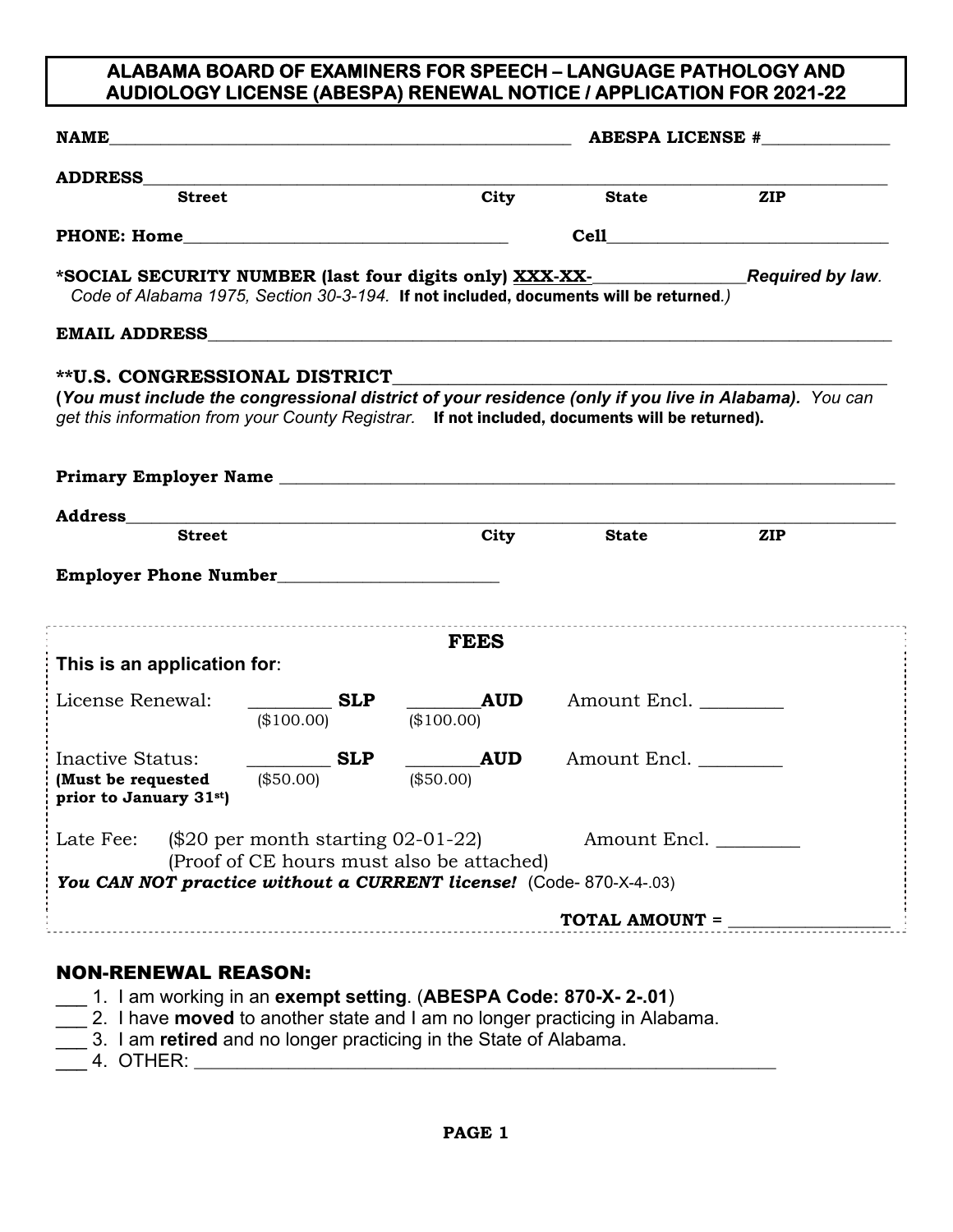### **ABESPA CEU INFORMATION / VERIFICATION SIGNATURE**

You must complete a minimum of twelve (12) hours per license of continuing education within each calendar year as a condition of licensure. (January 1, 2021 to December 31, 2021).

- 1. If this is your **FIRST** renewal period, you are required to have One **(1)** hour of continuing education for each month licensed.
- 2. If this is your **ANNUAL** renewal, list your twelve **(12)** hours continuing education activities on Page 3. A minimum of 10 hours is specific for improving professional clinical competence (Content Area I) ABESPA suggests you include 1 hour of Ethics. Two **(2)** hours can be in an area related to licensure (Content Area II). (ABESPA Code: 870-X-4-.08)

UNLESS YOU HAVE BEEN SELECTED FOR AUDIT OR IF YOU ARE RENEWING AFTER JANUARY 31ST DO NOT INCLUDE ANY SUPPORTING DOCUMENTS WITH THIS FORM**.** *Keep all CE supporting documents for five (5) years in case you are audited. ABESPA is required to randomly select at least 10% of license renewals for audit each year.* 

**\*** I understand **THERE IS NO GRACE PERIOD.** If my license has not been renewed by December 31<sup>st</sup>, I will cease and desist from practicing Speech-Language Pathology and / or Audiology. Failure to renew in a timely manner will result in late fees, CE audit, notification to my employer and insurance carriers. I understand it is a violation to practice without a license which could result in a fine of up to \$1,000 for each offense (every patient / client).

I, the undersigned, certify that all information contained herein is true and correct to the best of my knowledge and belief, and I agree to abide by the continuing education audit procedures. I also understand that I must comply with the ethical rules governing ABESPA licensees.

**Signature:**  $\bullet$ 

*\*\*\*The Alabama Board of Examiners for Speech Pathology and Audiology (ABESPA) does not discriminate on the basis of race, color, national origin, sex, religion, age or disability in employment or the provision of services.* 

| <b>FEE RECEIVED</b> |  |
|---------------------|--|
| <b>INITIALS</b>     |  |
|                     |  |
|                     |  |
|                     |  |

**Renew by December 31, 2021**